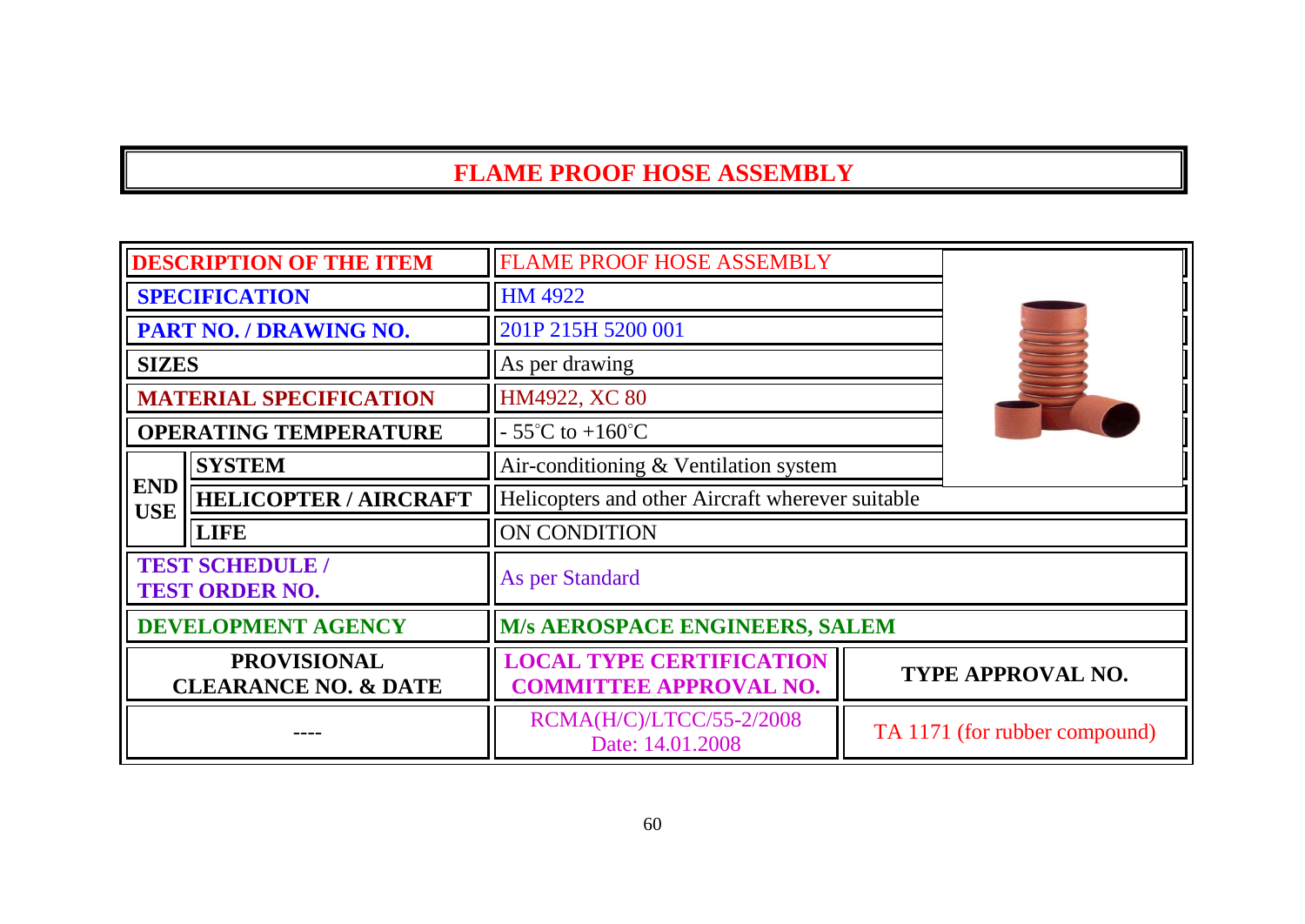# **FLAME PROOF HOSE ASSEMBLY**

| <b>DESCRIPTION OF THE ITEM</b>                        |                              | <b>FLAME PROOF HOSE ASSEMBLY</b>                                 |                               |
|-------------------------------------------------------|------------------------------|------------------------------------------------------------------|-------------------------------|
| <b>SPECIFICATION</b>                                  |                              | <b>HM 4922</b>                                                   |                               |
| PART NO. / DRAWING NO.                                |                              | 201X 216H 6700 001                                               |                               |
| <b>SIZES</b>                                          |                              | As per drawing                                                   |                               |
| <b>MATERIAL SPECIFICATION</b>                         |                              | HM4922, XC 80                                                    |                               |
|                                                       | <b>OPERATING TEMPERATURE</b> | $-55^{\circ}$ C to $+160^{\circ}$ C                              |                               |
|                                                       | <b>SYSTEM</b>                | Air-conditioning & Ventilation system                            |                               |
| <b>END</b><br><b>USE</b>                              | <b>HELICOPTER / AIRCRAFT</b> | Helicopters and other Aircraft wherever suitable                 |                               |
|                                                       | <b>LIFE</b>                  | ON CONDITION                                                     |                               |
| <b>TEST SCHEDULE /</b><br><b>TEST ORDER NO.</b>       |                              | QTS/ALH/085<br>Date: 15.05.2007                                  |                               |
| <b>DEVELOPMENT AGENCY</b>                             |                              | M/s AEROSPACE ENGINEERS, SALEM                                   |                               |
| <b>PROVISIONAL</b><br><b>CLEARANCE NO. &amp; DATE</b> |                              | <b>LOCAL TYPE CERTIFICATION</b><br><b>COMMITTEE APPROVAL NO.</b> | <b>TYPE APPROVAL NO.</b>      |
|                                                       |                              | RCMA(H/C)/LTCC/55-2/2008<br>Date: 14.01.2008                     | TA 1171 (for rubber compound) |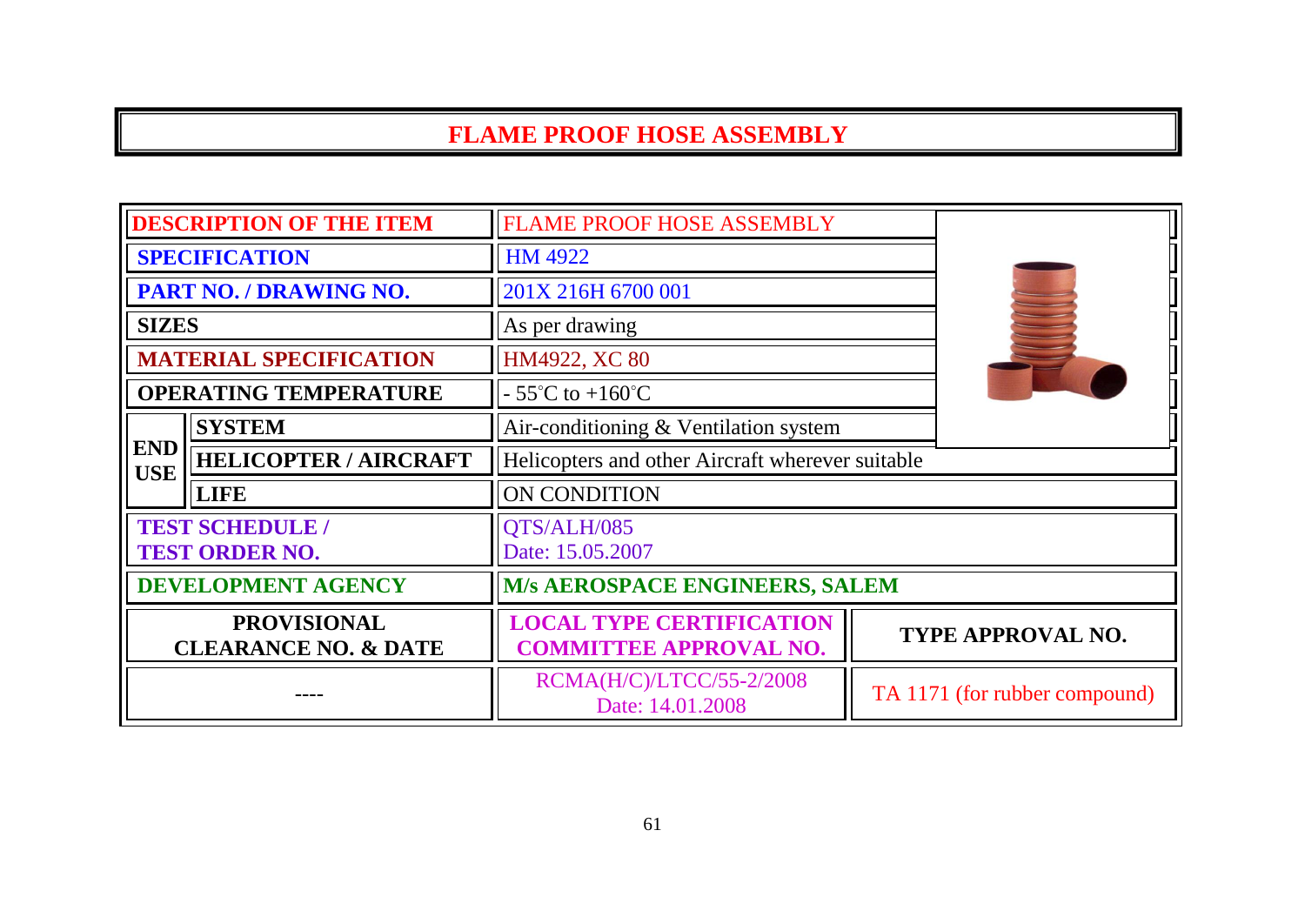### **FLAME PROOF HOSE ASSEMBLY**

| <b>DESCRIPTION OF THE ITEM</b>                        |                              | <b>FLAME PROOF HOSE ASSEMBLY</b>                                 |  |                               |
|-------------------------------------------------------|------------------------------|------------------------------------------------------------------|--|-------------------------------|
| <b>SPECIFICATION</b>                                  |                              | HM 4922                                                          |  |                               |
| PART NO. / DRAWING NO.                                |                              | 201X 216H 6800 001                                               |  |                               |
| <b>SIZES</b>                                          |                              | As per drawing                                                   |  |                               |
| <b>MATERIAL SPECIFICATION</b>                         |                              | HM 4922, XC 80                                                   |  |                               |
|                                                       | <b>OPERATING TEMPERATURE</b> | $-55^{\circ}$ C to $+160^{\circ}$ C                              |  |                               |
|                                                       | <b>SYSTEM</b>                | Air-conditioning & Ventilation system                            |  |                               |
| <b>END</b><br><b>USE</b>                              | <b>HELICOPTER / AIRCRAFT</b> | Helicopters and other Aircraft wherever suitable                 |  |                               |
|                                                       | <b>LIFE</b>                  | ON CONDITION                                                     |  |                               |
| <b>TEST SCHEDULE /</b><br><b>TEST ORDER NO.</b>       |                              | QTS/ALH/085<br>Date: 15.05.2007                                  |  |                               |
| <b>DEVELOPMENT AGENCY</b>                             |                              | <b>M/s AEROSPACE ENGINEERS, SALEM</b>                            |  |                               |
| <b>PROVISIONAL</b><br><b>CLEARANCE NO. &amp; DATE</b> |                              | <b>LOCAL TYPE CERTIFICATION</b><br><b>COMMITTEE APPROVAL NO.</b> |  | TYPE APPROVAL NO.             |
|                                                       |                              | RCMA(H/C)/LTCC/55-2/2008<br>Date: 14.01.2008                     |  | TA 1171 (for rubber compound) |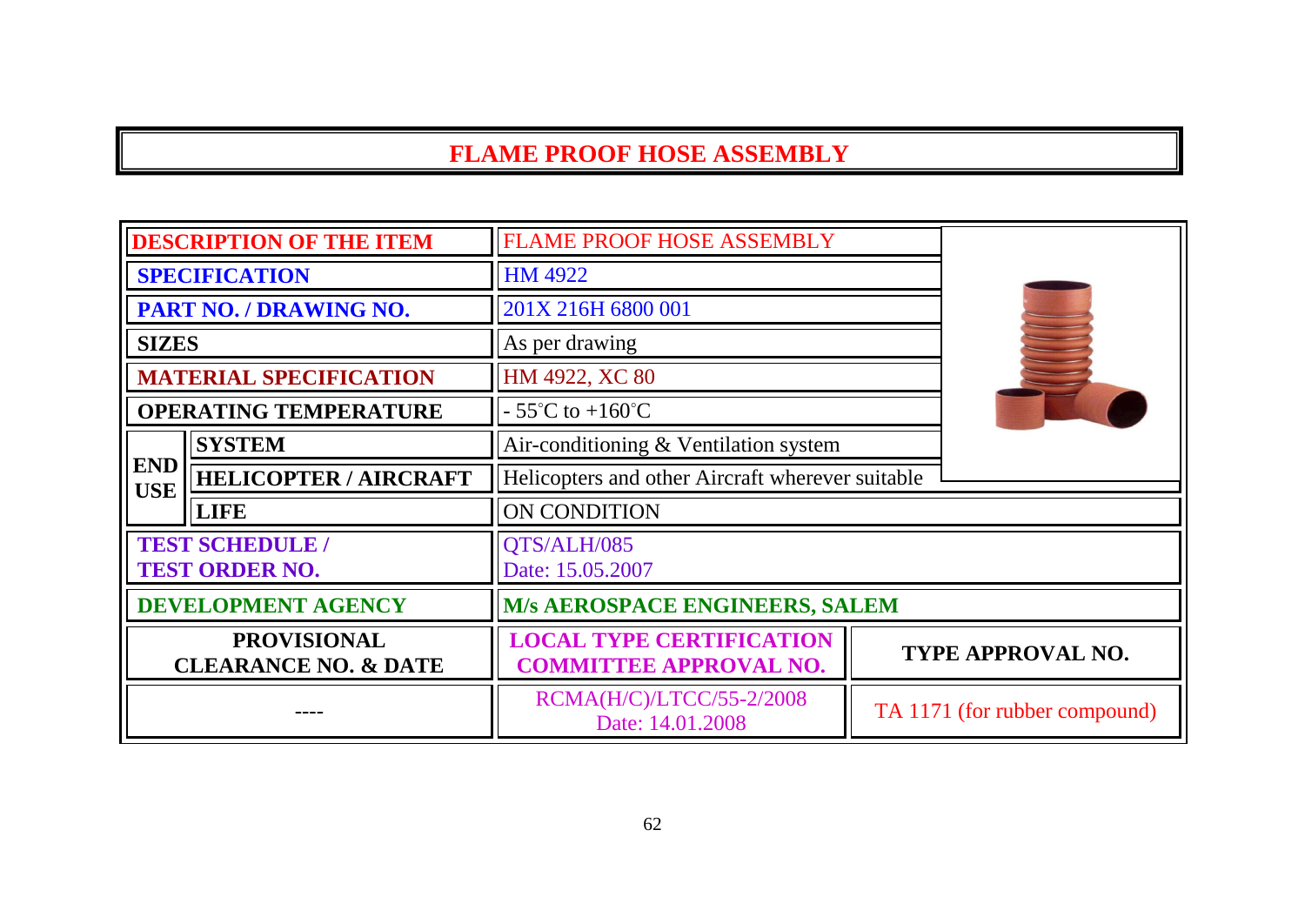| <b>DESCRIPTION OF THE ITEM</b>                        |                              | <b>FLAME PROOF HOSE</b>                                          |  |                               |
|-------------------------------------------------------|------------------------------|------------------------------------------------------------------|--|-------------------------------|
| <b>SPECIFICATION</b>                                  |                              | HM 4922                                                          |  |                               |
| PART NO. / DRAWING NO.                                |                              | 201X 214H 0000 207 to<br>201X 214H 0000 209 (3 types)            |  |                               |
| <b>SIZES</b>                                          |                              | As per drawing                                                   |  |                               |
| <b>MATERIAL SPECIFICATION</b>                         |                              | HM 4922, XC 80                                                   |  |                               |
| <b>OPERATING TEMPERATURE</b>                          |                              | $-55^{\circ}$ C to $+160^{\circ}$ C                              |  |                               |
|                                                       | <b>SYSTEM</b>                | Air-conditioning & Ventilation system                            |  |                               |
| <b>END</b><br><b>USE</b>                              | <b>HELICOPTER / AIRCRAFT</b> | Helicopters and other Aircraft wherever suitable                 |  |                               |
|                                                       | <b>LIFE</b>                  | ON CONDITION                                                     |  |                               |
| <b>TEST SCHEDULE /</b><br><b>TEST ORDER NO.</b>       |                              | QTS/ALH/085<br>Date: 15.05.2007                                  |  |                               |
| <b>DEVELOPMENT AGENCY</b>                             |                              | M/s AEROSPACE ENGINEERS, SALEM                                   |  |                               |
| <b>PROVISIONAL</b><br><b>CLEARANCE NO. &amp; DATE</b> |                              | <b>LOCAL TYPE CERTIFICATION</b><br><b>COMMITTEE APPROVAL NO.</b> |  | <b>TYPE APPROVAL NO.</b>      |
|                                                       |                              | RCMA(H/C)/LTCC/55-2/2008<br>Date: 14.01.2008                     |  | TA 1171 (for rubber compound) |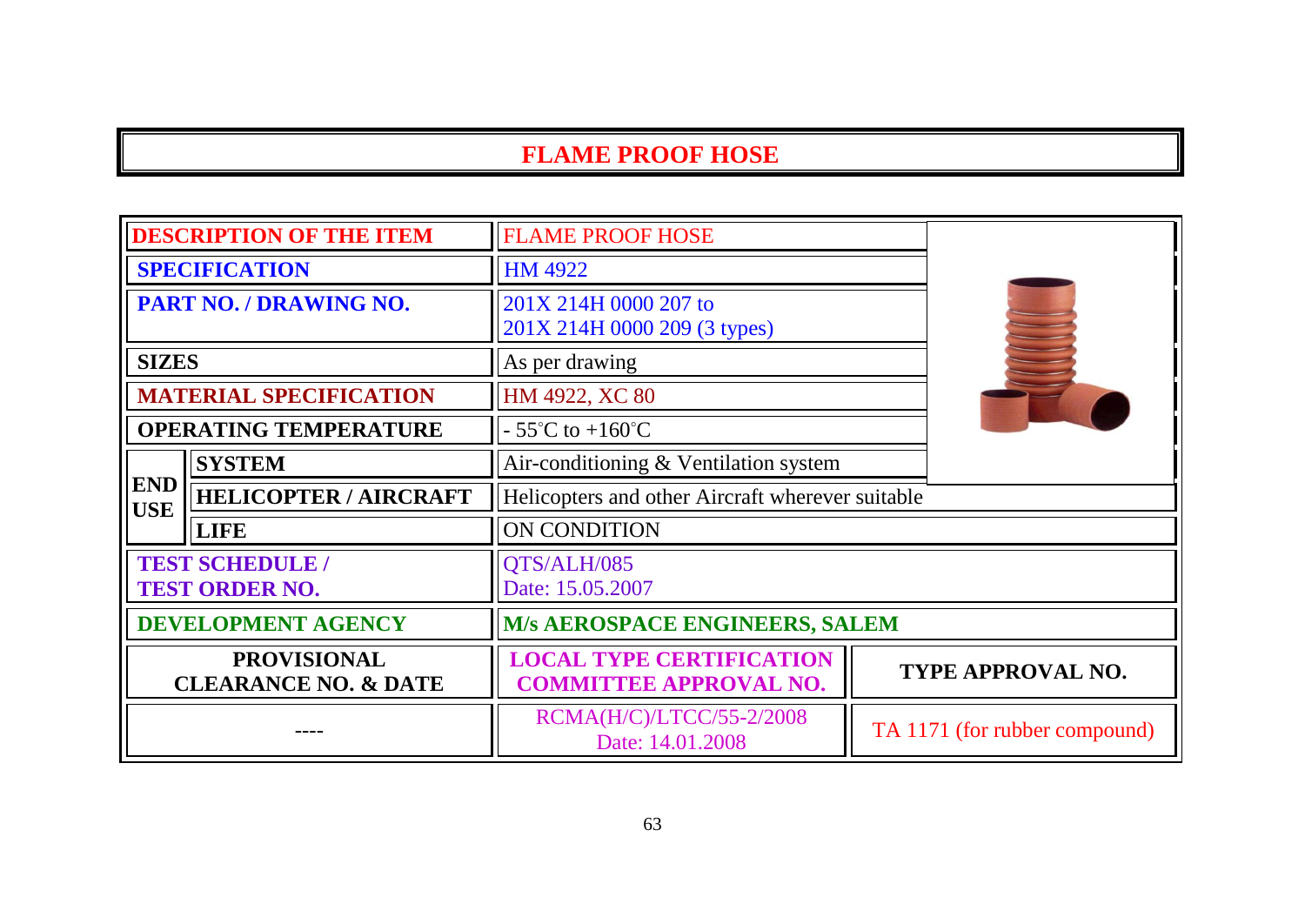| <b>DESCRIPTION OF THE ITEM</b>                        |                               | <b>FLAME PROOF HOSE</b>                                          |                               |
|-------------------------------------------------------|-------------------------------|------------------------------------------------------------------|-------------------------------|
| <b>SPECIFICATION</b>                                  |                               | HM 4922                                                          |                               |
| PART NO. / DRAWING NO.                                |                               | 201X 216H 0000 213 & 201X 216H 0000 215                          |                               |
| <b>SIZES</b>                                          |                               | As per drawing                                                   |                               |
|                                                       | <b>MATERIAL SPECIFICATION</b> | HM 4922, XC 80                                                   |                               |
|                                                       | <b>OPERATING TEMPERATURE</b>  | $-55^{\circ}$ C to $+160^{\circ}$ C                              |                               |
|                                                       | <b>SYSTEM</b>                 | Air-conditioning $&$ Ventilation system                          |                               |
| <b>END</b><br><b>USE</b>                              | <b>HELICOPTER / AIRCRAFT</b>  | Helicopters and other Aircraft wherever suitable                 |                               |
|                                                       | <b>LIFE</b>                   | ON CONDITION                                                     |                               |
| <b>TEST SCHEDULE /</b><br><b>TEST ORDER NO.</b>       |                               | QTS/ALH/085<br>Date: 15.05.2007                                  |                               |
|                                                       | <b>DEVELOPMENT AGENCY</b>     | <b>M/s AEROSPACE ENGINEERS, SALEM</b>                            |                               |
| <b>PROVISIONAL</b><br><b>CLEARANCE NO. &amp; DATE</b> |                               | <b>LOCAL TYPE CERTIFICATION</b><br><b>COMMITTEE APPROVAL NO.</b> | <b>TYPE APPROVAL NO.</b>      |
|                                                       |                               | RCMA(H/C)/LTCC/55-2/2008<br>Date: 14.01.2008                     | TA 1171 (for rubber compound) |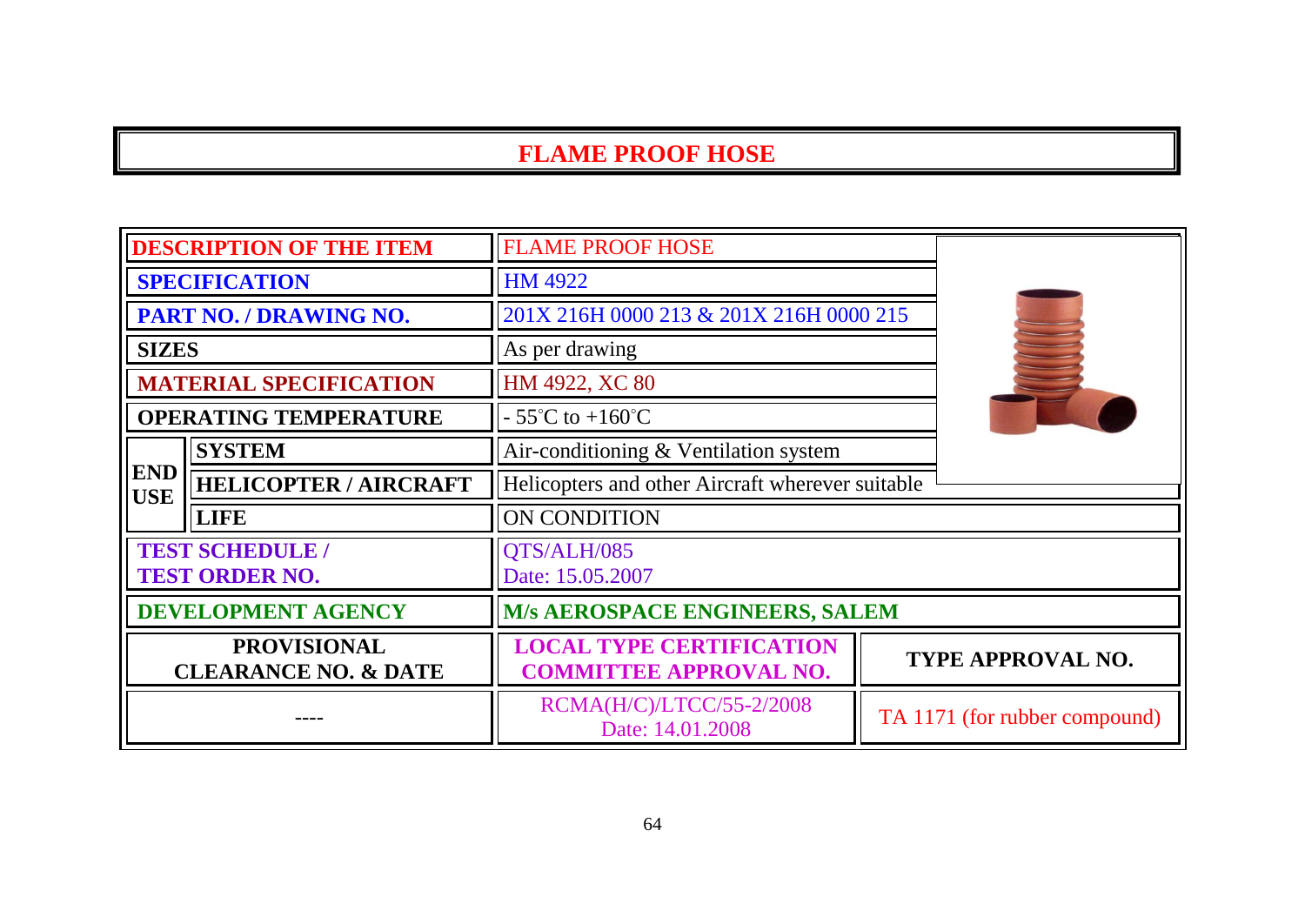| <b>DESCRIPTION OF THE ITEM</b>                        |                               | <b>FLAME PROOF HOSE</b>                                          |                               |
|-------------------------------------------------------|-------------------------------|------------------------------------------------------------------|-------------------------------|
| <b>SPECIFICATION</b>                                  |                               | <b>HM 4922</b>                                                   |                               |
| PART NO. / DRAWING NO.                                |                               | 201X 216H 3200 001                                               |                               |
| <b>SIZES</b>                                          |                               | As per drawing                                                   |                               |
|                                                       | <b>MATERIAL SPECIFICATION</b> | HM4922, XC 80                                                    |                               |
| <b>OPERATING TEMPERATURE</b>                          |                               | $-55^{\circ}$ C to $+160^{\circ}$ C                              |                               |
|                                                       | <b>SYSTEM</b>                 | Air-conditioning & Ventilation system                            |                               |
| <b>END</b><br><b>USE</b>                              | <b>HELICOPTER / AIRCRAFT</b>  | Helicopters and other Aircraft wherever suitable                 |                               |
|                                                       | <b>LIFE</b>                   | ON CONDITION                                                     |                               |
| <b>TEST SCHEDULE /</b><br><b>TEST ORDER NO.</b>       |                               | QTS/ALH/085<br>Date: 15.05.2007                                  |                               |
| <b>DEVELOPMENT AGENCY</b>                             |                               | <b>M/s AEROSPACE ENGINEERS, SALEM</b>                            |                               |
| <b>PROVISIONAL</b><br><b>CLEARANCE NO. &amp; DATE</b> |                               | <b>LOCAL TYPE CERTIFICATION</b><br><b>COMMITTEE APPROVAL NO.</b> | TYPE APPROVAL NO.             |
|                                                       |                               | RCMA(H/C)/LTCC/55-2/2008<br>Date: 14.01.2008                     | TA 1171 (for rubber compound) |